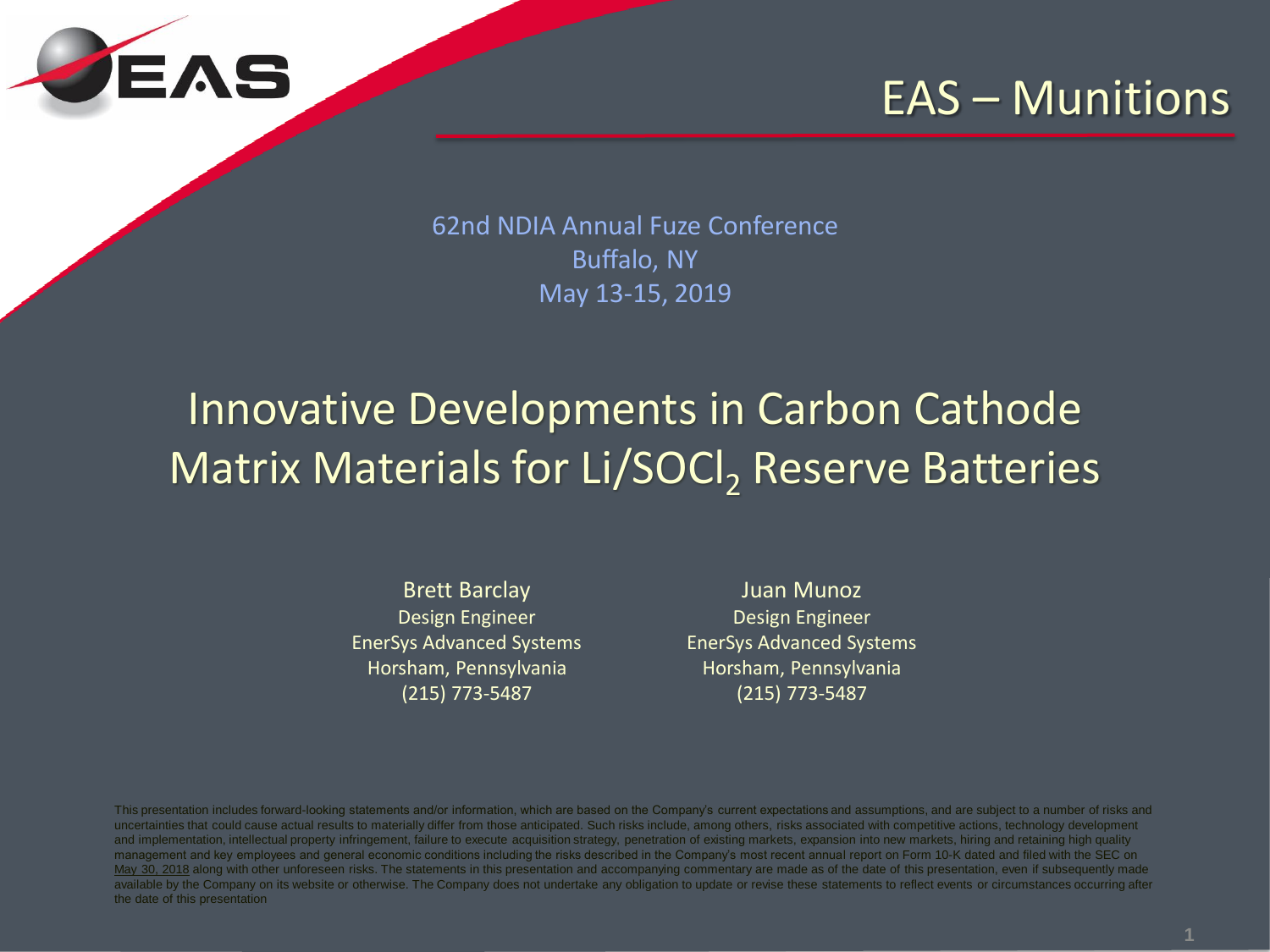



- Li/SOCI<sub>2</sub> Reserve Battery Applications & Characteristics
- Li/SOCl<sub>2</sub> Electrochemistry
- Role of Carbon Matrix Material
- Development of New Material
- Mechanical Strength
- Porosity Metrics
- Electrochemical Performance
- Process and Formulation Tradeoffs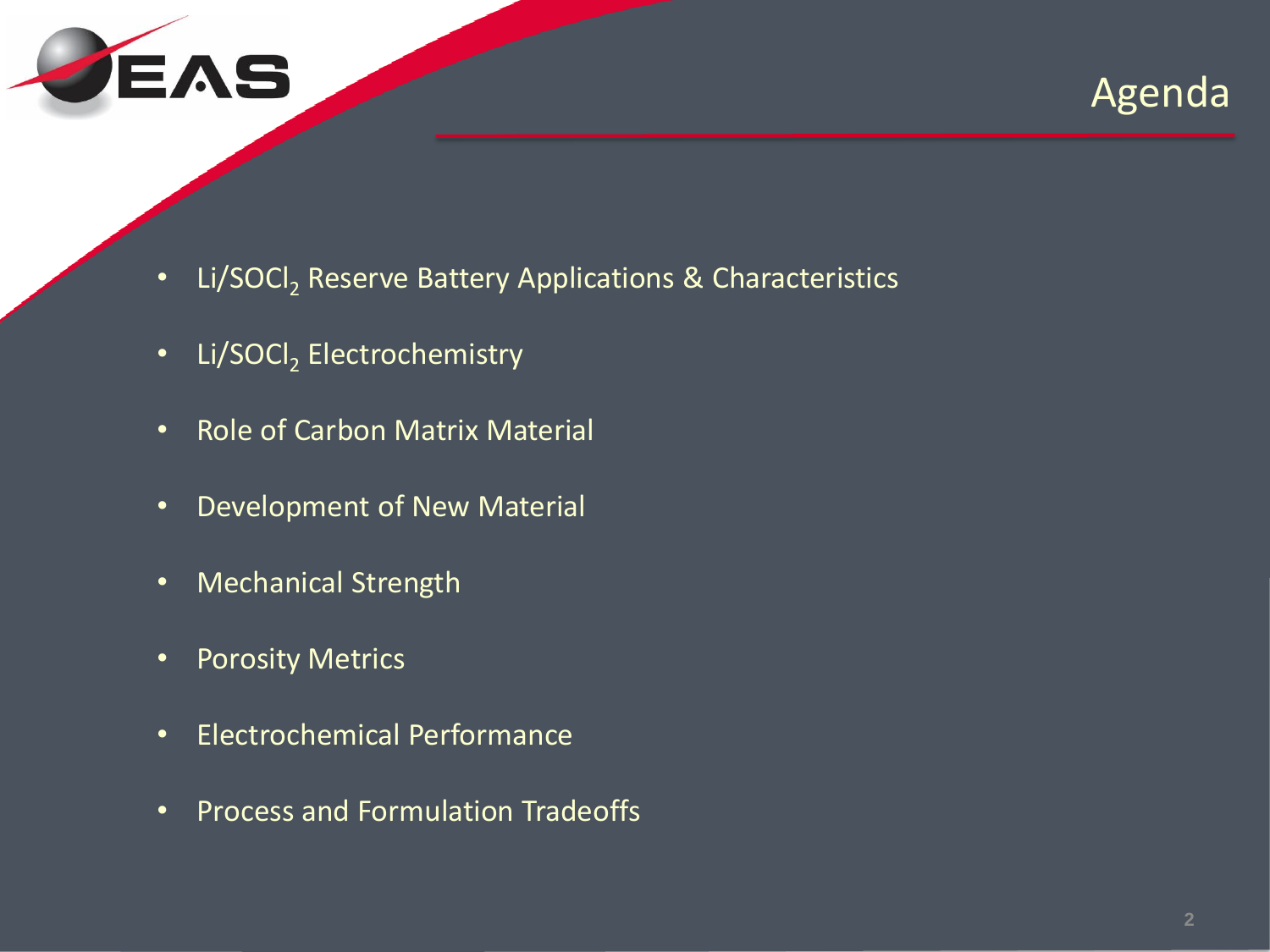

### Li/SOCl<sub>2</sub> Reserve Battery Applications

Lithium oxyhalide battery applications include

- Artillery
- Air delivered Weapons
- Mortar Munitions
- Missiles/Rockets
- Barrier Munitions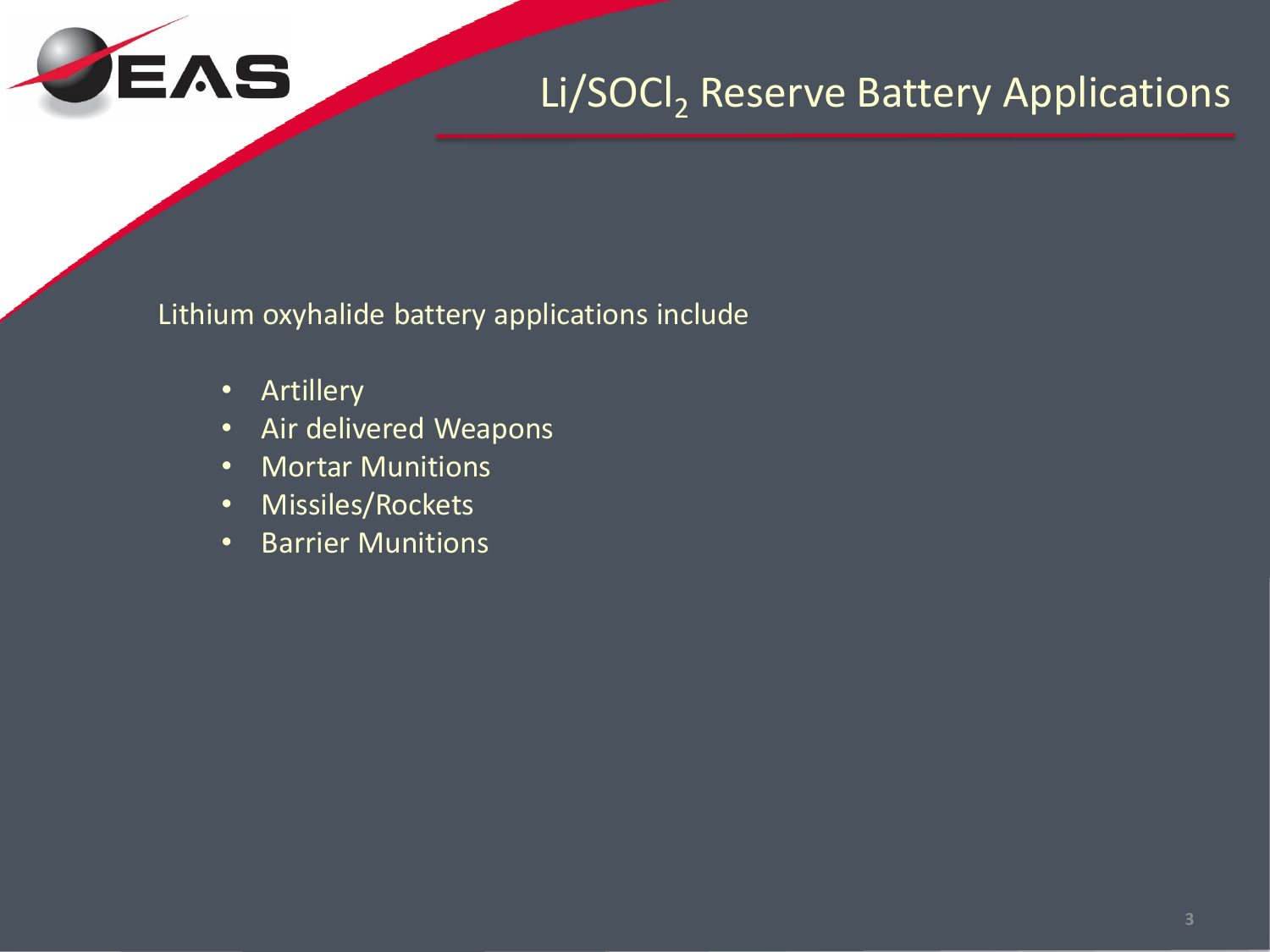

### Li/SOCI, Reserve Battery Characteristics

- Long shelf life: > 20 years
- Ability to be fabricated in a variety of configurations
- Large usable temperature range (-60°C to 85°C)
- Open circuit voltage of 3.7 V per cell
- Flat discharge profile
- High energy density
- Moderate rate capability (typical maximum current density of 50 mA/cm2)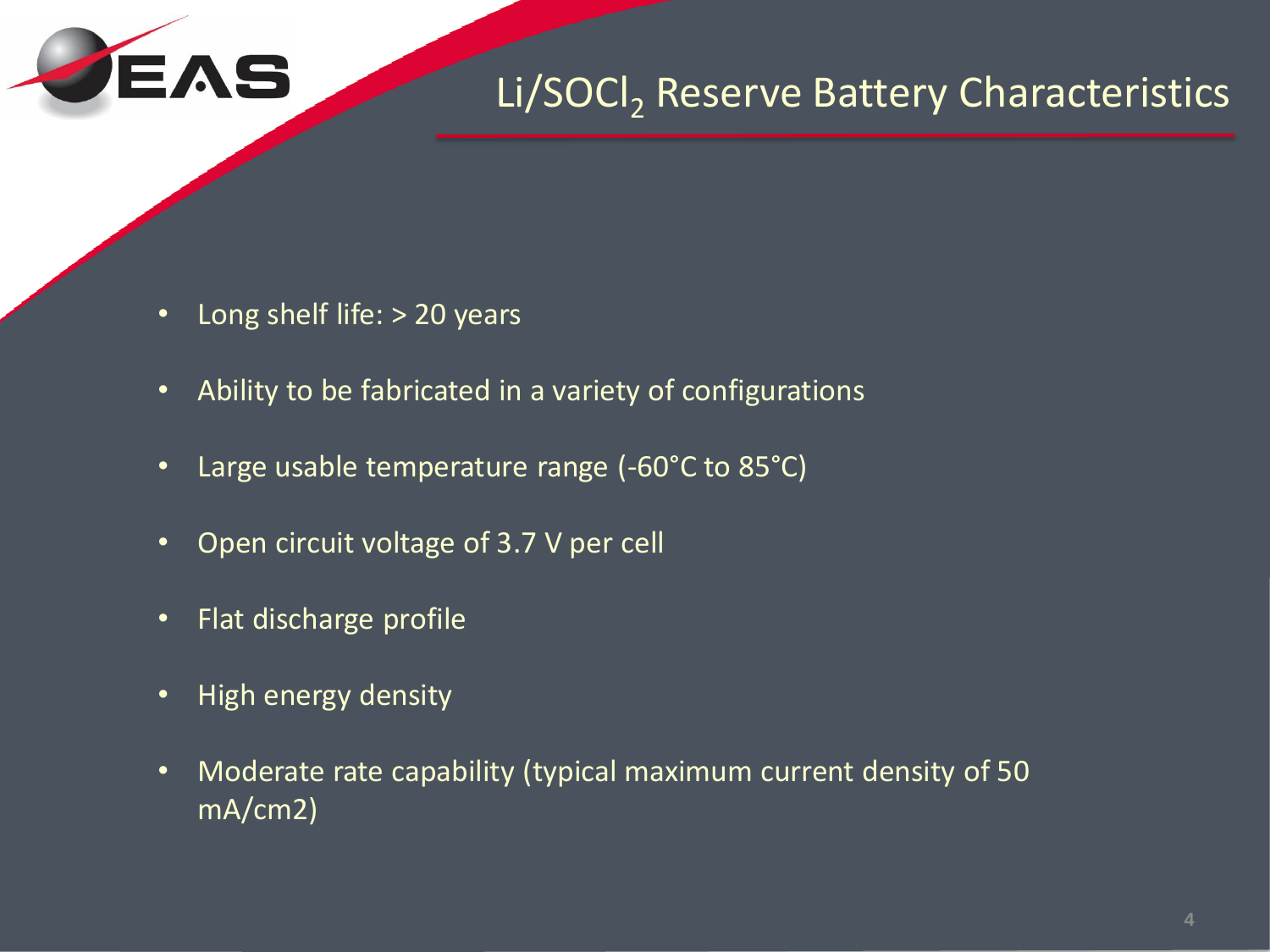

### Li/SOCl<sub>2</sub> Electrochemistry

Lithium: Solid metal anode (where oxidation occurs)

Thionyl Chloride: Liquid cathode serving as its own solvent (catholyte) (where reduction occurs)

Anode Reaction:  $Li_{(s)}$   $\rightarrow$   $Li^{+} + e^{-}$ Cathode Reaction (at carbon surface):  $2SOCl_{2 (l)} + 4 e^- \rightarrow SO_2 + 4Cl^+ + S$ Overall reaction: 4Li + 2SOCl<sub>2</sub>  $\rightarrow$  4LiCl<sub>(s)</sub> + S + SO<sub>2</sub>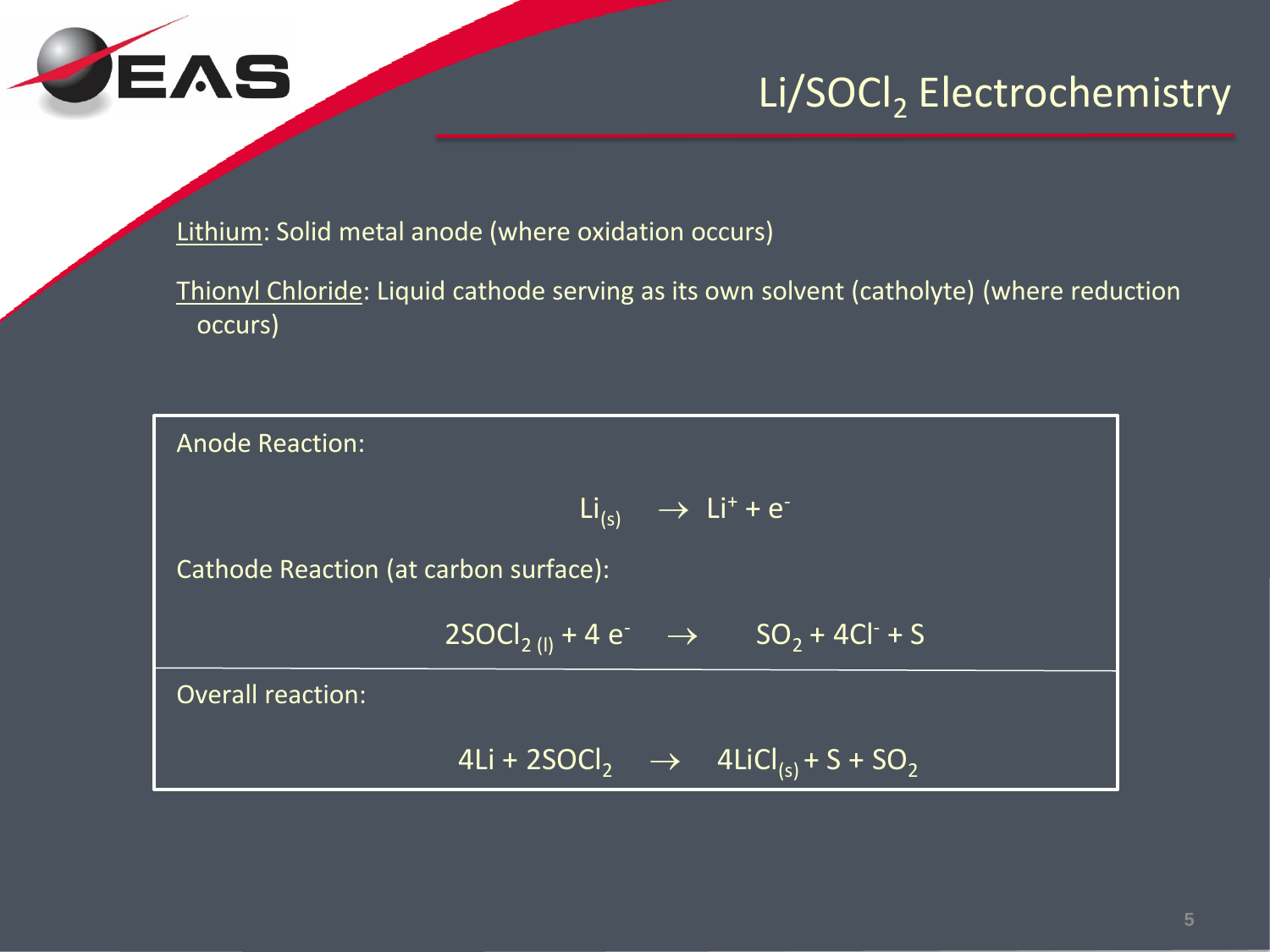

### Role of Carbon

| <b>Overall reaction:</b> |                |                                                          |  |  |  |  |
|--------------------------|----------------|----------------------------------------------------------|--|--|--|--|
|                          | $4Li + 2SQCl2$ | $\rightarrow$ 4LiCl <sub>(s)</sub> + S + SO <sub>2</sub> |  |  |  |  |
| Anode                    | Cathode        | Discharge Products                                       |  |  |  |  |

- Carbon supplies energetically favorable deposition sites for the discharge product: LiCl
- Typically referred to as the cathode matrix material even though it does not directly contribute any electrochemical potential or energy to the system
- The carbon presence and specific properties influence the cell's realized energy and rate capability – it is almost always the limiting reagent
- This occurs due to its role as a facilitator in the discharge reaction at the carbon surface
- Made up of carbon and PTFE. The PTFE acts as a binder.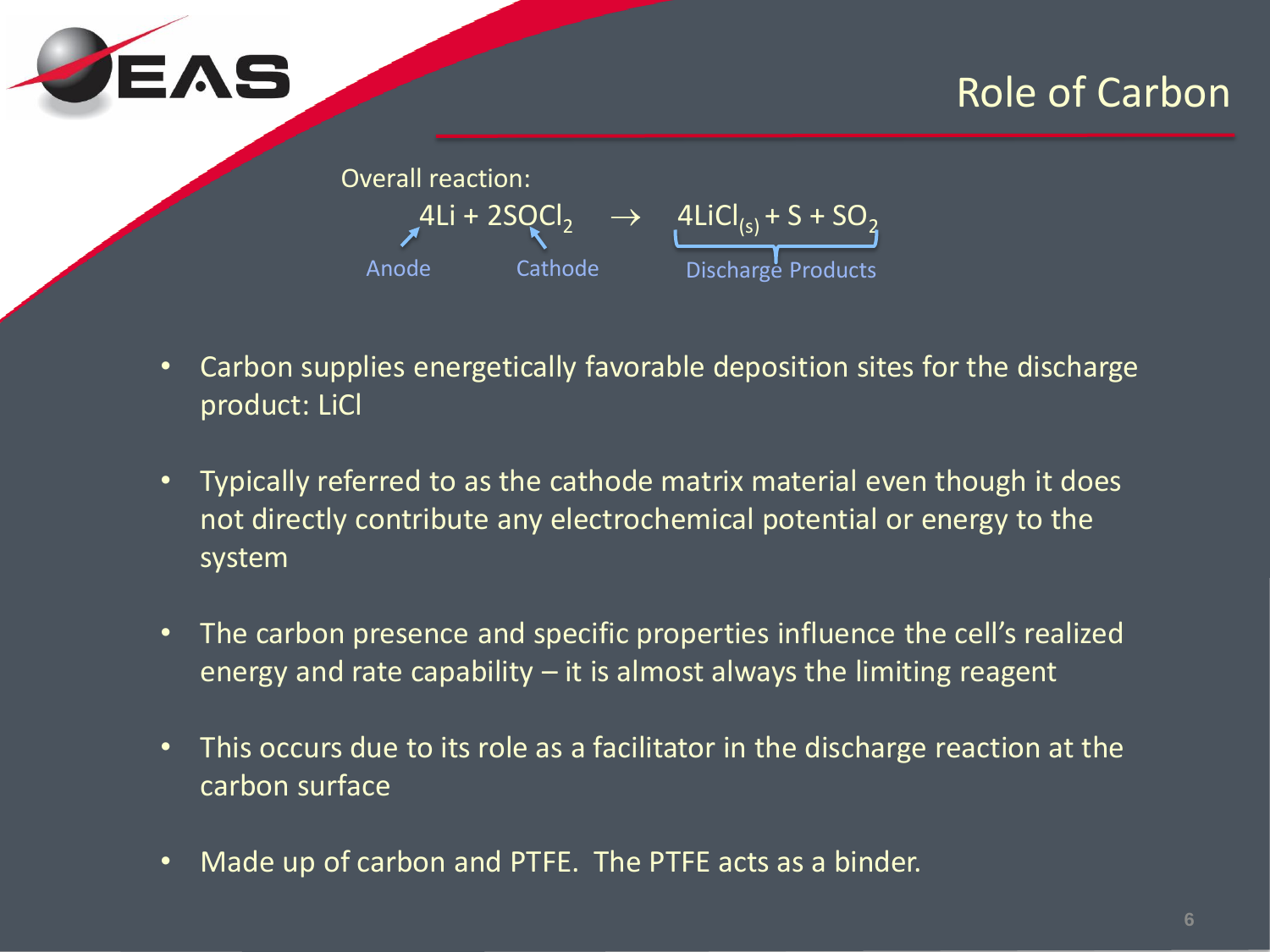

### Relevant Carbon Parameters

Carbon properties which facilitate the maximum amount of deposition sites for the LiCl discharge product, while maximizing mass and charge transfer rates will result in a cell with optimal electrochemical performance

These metrics consist of:

- Porosity
- Pore volume
- Pore diameter
- Tortuosity
- Surface area
- Density
- Conductivity
- Overall Formulation/'Active' Material



Sample of carbon matrix material produced at EAS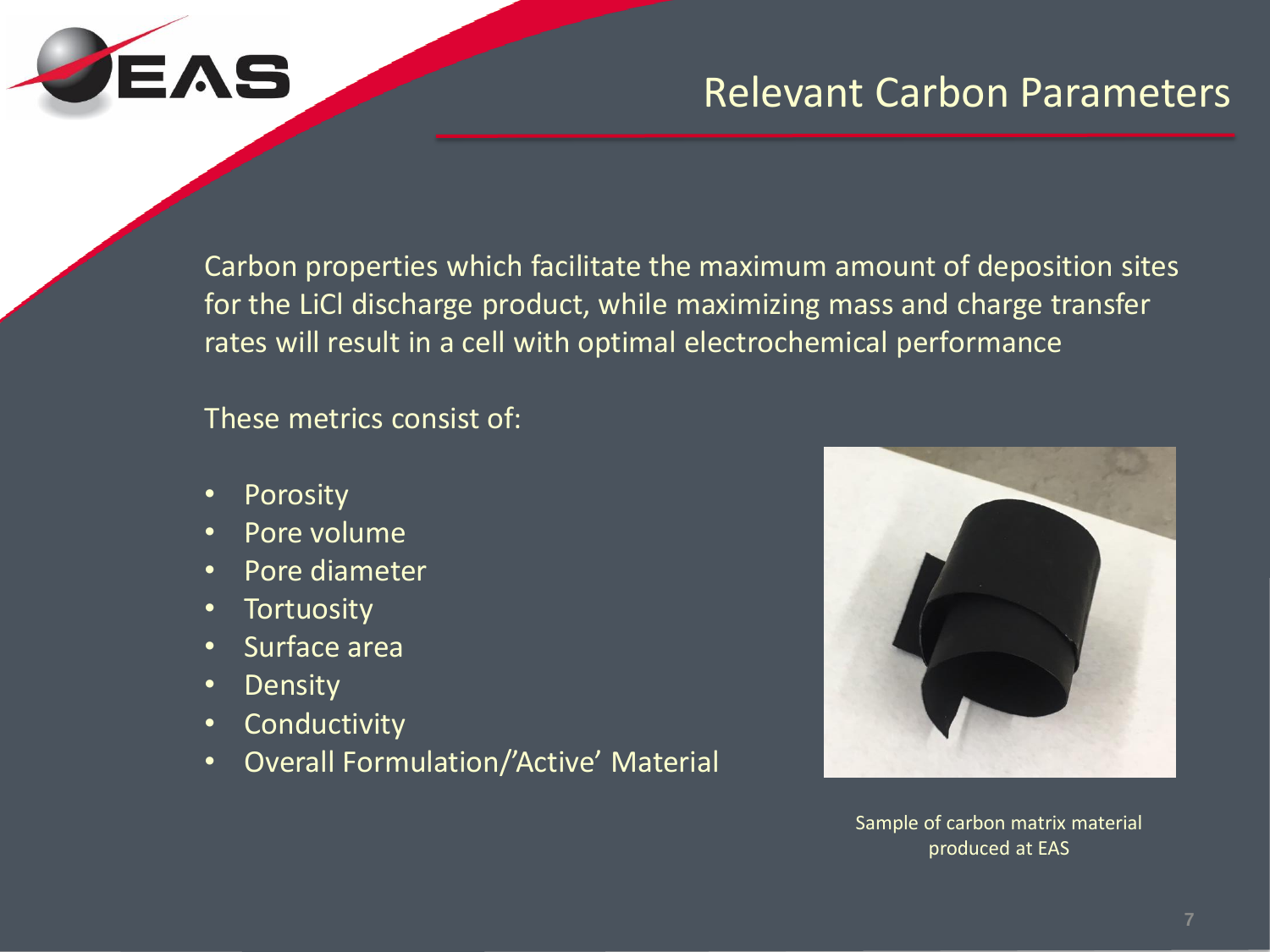

### Development of New Material

#### Goals

- Improve electrochemical performance
- Produce production-friendly material in both handling and production capabilities

Theory – carbon matrix material consists of high surface area carbon and PTFE. The following can be varied to influence the mechanical and electrochemical performance metrics

- Carbon/PTFE ratio Developed a process for 4 formulations (A, B, C, D)
- Handling of the material after introduction of the components (Method 1 or 2)

| <b>Sample Identification</b> |                |    |  |  |  |
|------------------------------|----------------|----|--|--|--|
| <b>Carbon/PTFE</b>           | <b>Method</b>  |    |  |  |  |
| <b>Formulation</b>           |                | 2  |  |  |  |
| А                            | A <sub>1</sub> |    |  |  |  |
| B                            | <b>B1</b>      | B2 |  |  |  |
| C                            | C <sub>1</sub> |    |  |  |  |
|                              | D1             |    |  |  |  |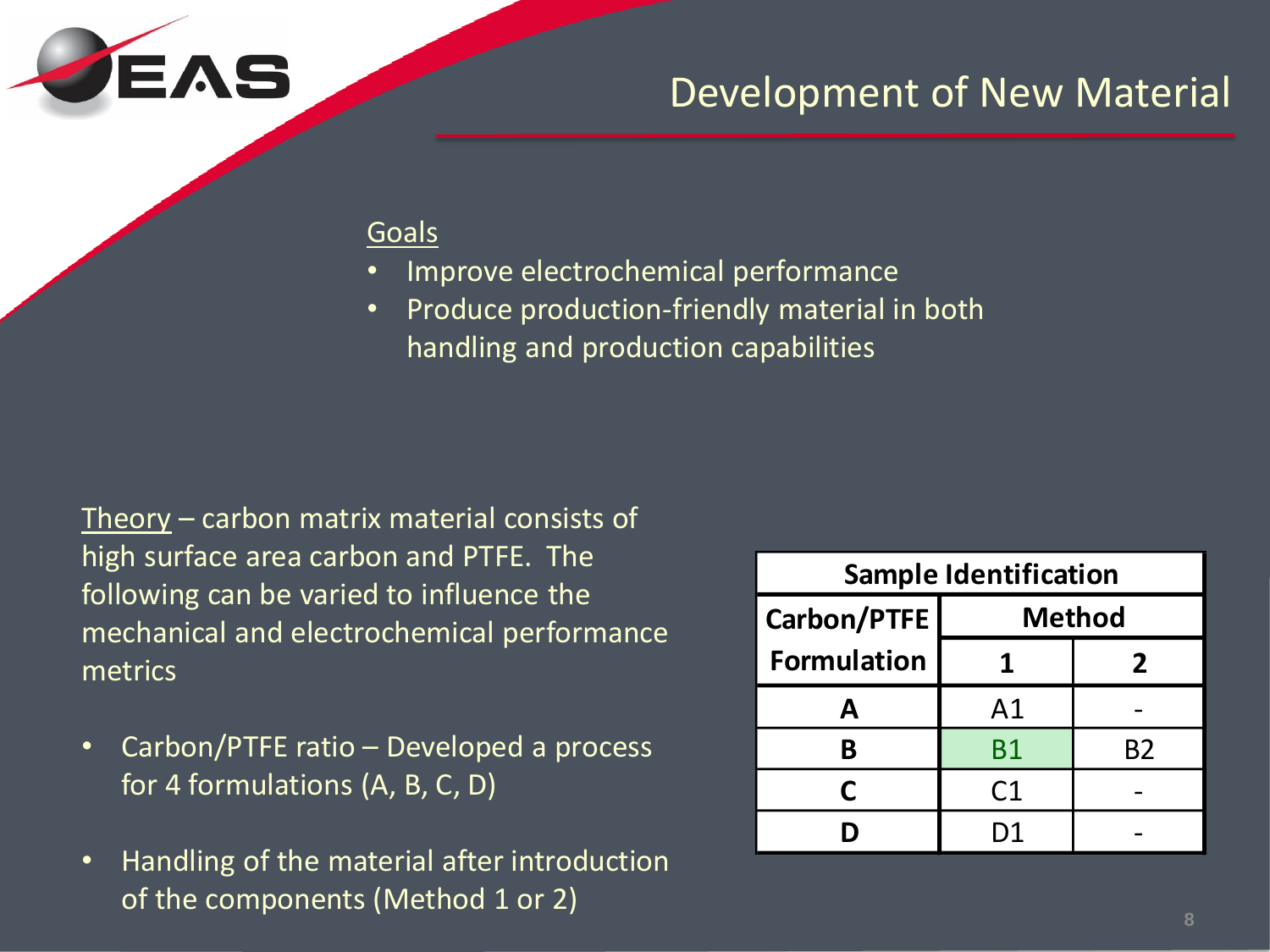

# Electrochemical Evaluation of PTFE Loading In Single Cell Tests

Initial evaluations performed in EAS' G2666B1 device at 63°C showed up to 25% improvement in run time to EAS Baseline and Vendor 1 material. using no spin or gravitational loading.

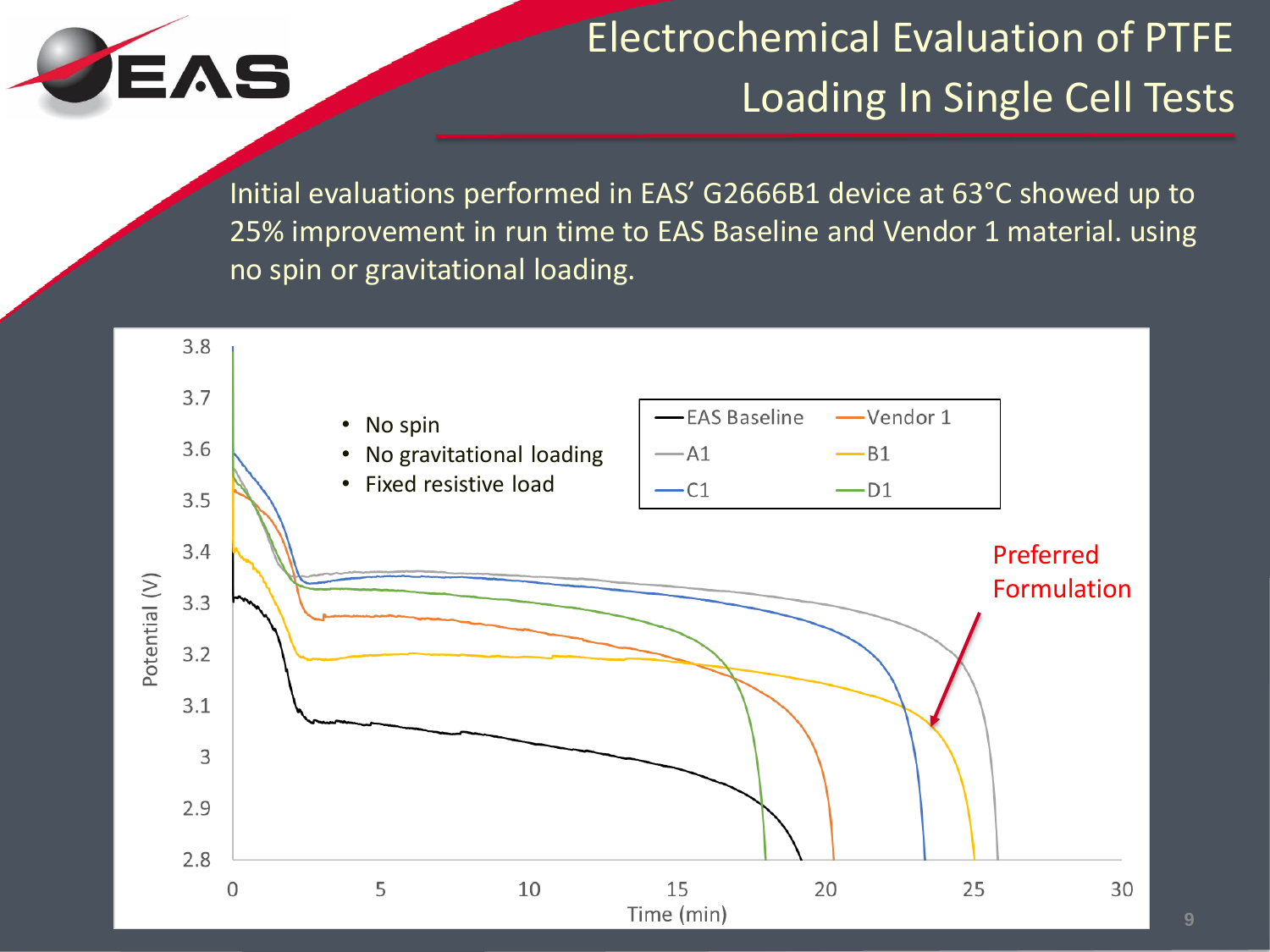

### Mechanical Strength



- Mechanical strength affects manufacturability, and handling characteristics
- Benefits and drawbacks exist for each material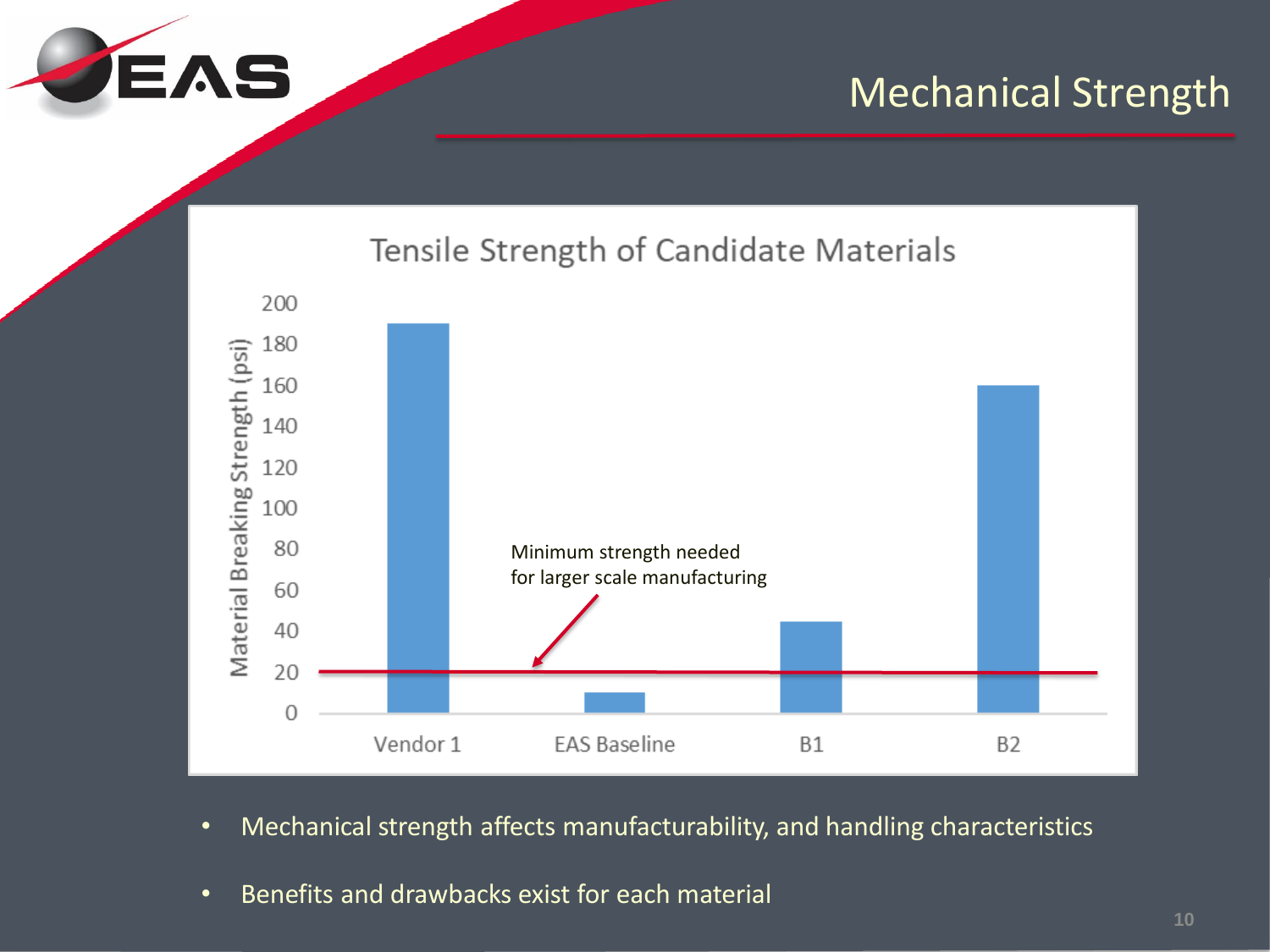

### Porosity Metrics

| <b>Matrix</b><br><b>Material</b>                                                                                                                                                                                                                                                                          | <b>Porosity Metric</b> |                 |                |                    |                 |  |  |  |
|-----------------------------------------------------------------------------------------------------------------------------------------------------------------------------------------------------------------------------------------------------------------------------------------------------------|------------------------|-----------------|----------------|--------------------|-----------------|--|--|--|
|                                                                                                                                                                                                                                                                                                           | <b>Surface Area</b>    | <b>Porosity</b> | <b>Density</b> | <b>Pore Volume</b> | <b>Avg Pore</b> |  |  |  |
|                                                                                                                                                                                                                                                                                                           | $(m^2/g)$              | (%)             | (g/mL)         | (mL/g)             | Diameter (um)   |  |  |  |
| Vendor 1                                                                                                                                                                                                                                                                                                  | 12                     | 46              | 0.40           | 0.19               | 0.74            |  |  |  |
| <b>EAS Baseline</b>                                                                                                                                                                                                                                                                                       | 14                     | 51              | 0.36           | 1.41               | 0.405           |  |  |  |
| <b>EAS B1</b>                                                                                                                                                                                                                                                                                             | 62                     | 77              | 0.44           | 1.93               | 0.125           |  |  |  |
| <b>EAS B2</b>                                                                                                                                                                                                                                                                                             | 58                     | 62              | 0.68           | 0.93               | 0.065           |  |  |  |
| Newly developed matrix material formulations exhibit significantly more<br>$\bullet$<br>favorable porosity metrics<br>As long as mass transfer is not inhibited by small pore diameter or high<br>$\bullet$<br>tortuosity, we expect to see better electrochemical performance in the new<br>formulations |                        |                 |                |                    |                 |  |  |  |

- Newly developed matrix material formulations exhibit significantly more favorable porosity metrics
- As long as mass transfer is not inhibited by small pore diameter or high tortuosity, we expect to see better electrochemical performance in the new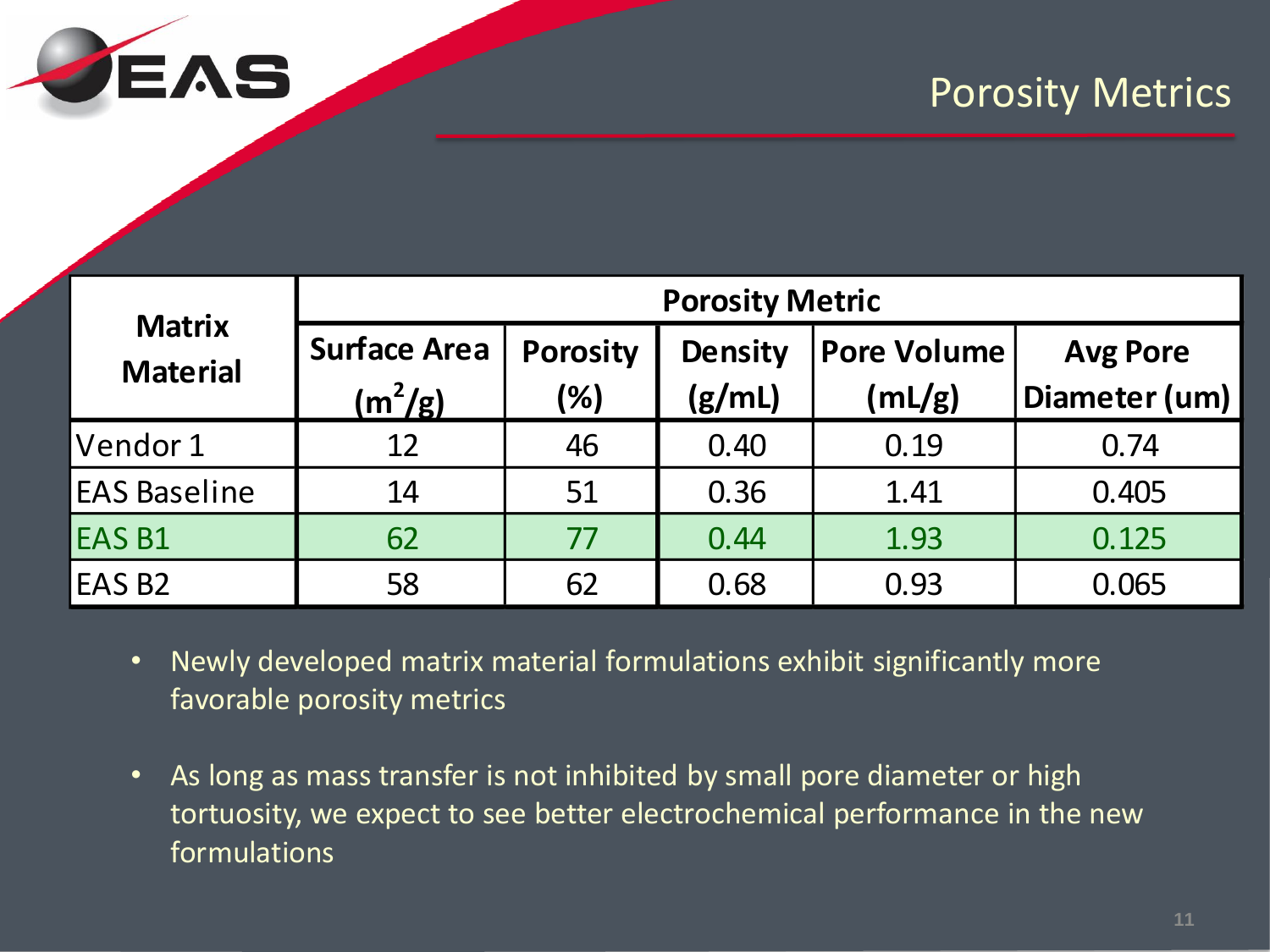

# Electrochemical Performance

Comparison

Application-representative environment test setup:

- Built into an existing EAS device with 3S2P configuration
- Tested in a spin-capable airgun at EAS
- Activated via gravitational loading
- Activated into 80 RPS spin
- Discharge rate of 38 mA/cm2

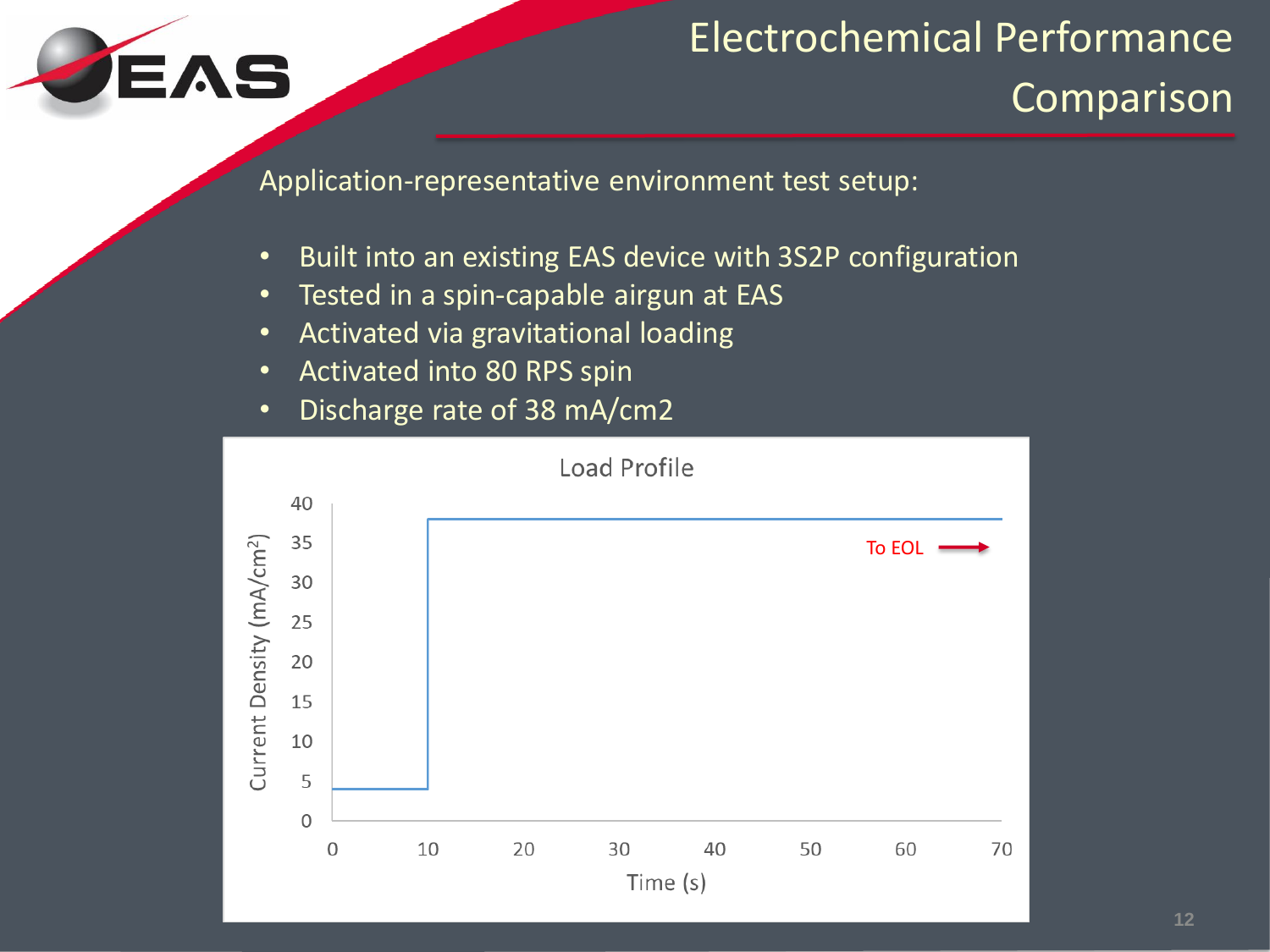

# Electrochemical Performance Comparison, 63°C

- Comparable run time seen at 65°C
- New formulation typically runs at slightly higher voltage

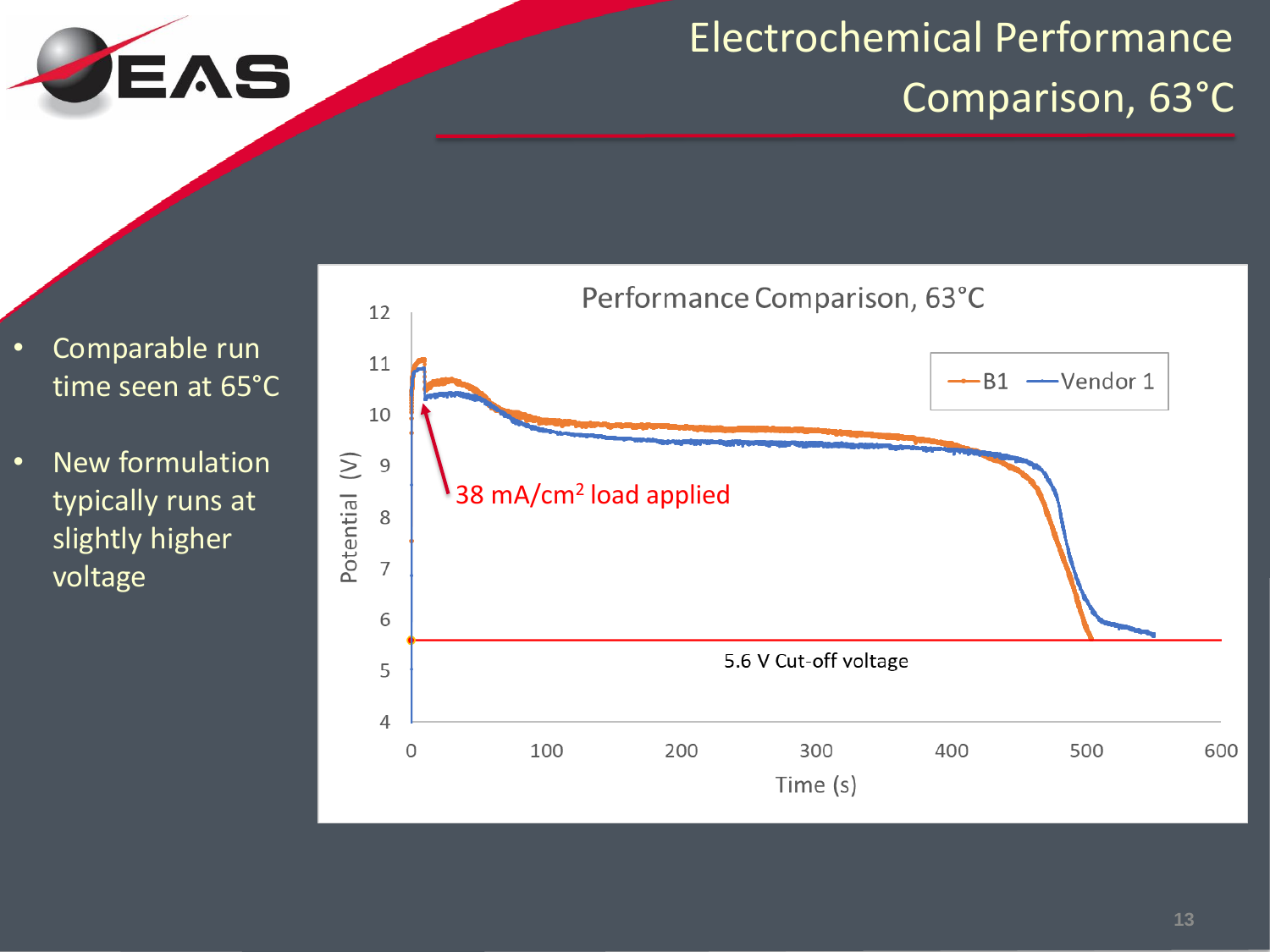

# Electrochemical Performance Comparison, -43°C

**New** formulation runs ~35% longer at -43°C.

• New formulation typically runs at slightly higher voltage

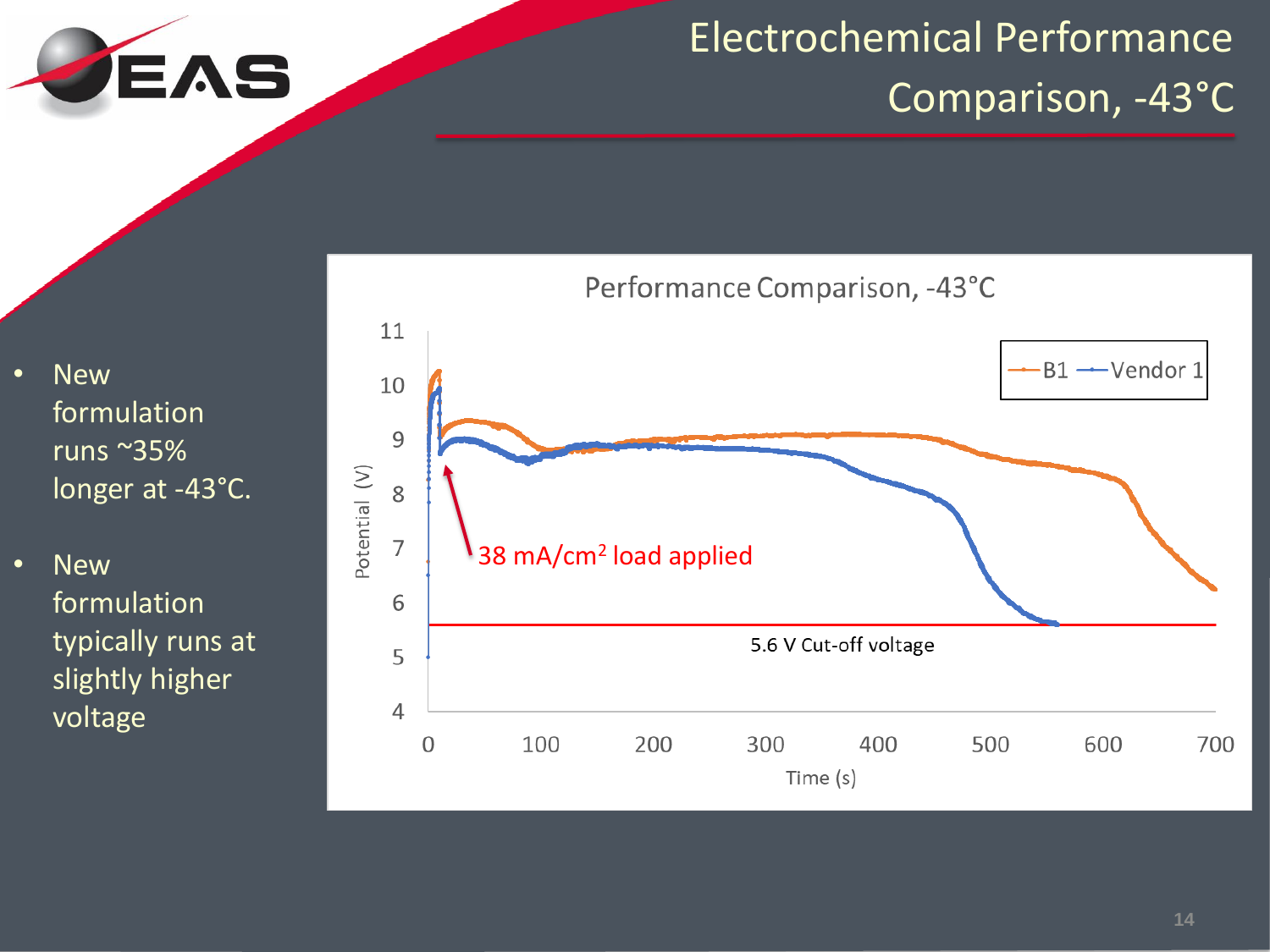

• Vendor 1 material

EAS

- Greatest tensile strength
- Poor porosity metrics possibly influencing performance.
- Risky for EAS to rely on a sole source with no control over it
- EAS Baseline
	- Low tensile strength, impacts ability to use at scale
	- Easy and relatively quick to manufacture
	- Serviceable electrochemical performance
- Formulation B1
	- Serviceable tensile strength for scalable production operations
	- Great porosity metrics
	- Great electrochemical performance, especially at cold temperatures
- Formulation B2
	- High tensile strength
	- Good porosity metrics
	- Not very scalable, lots of processing required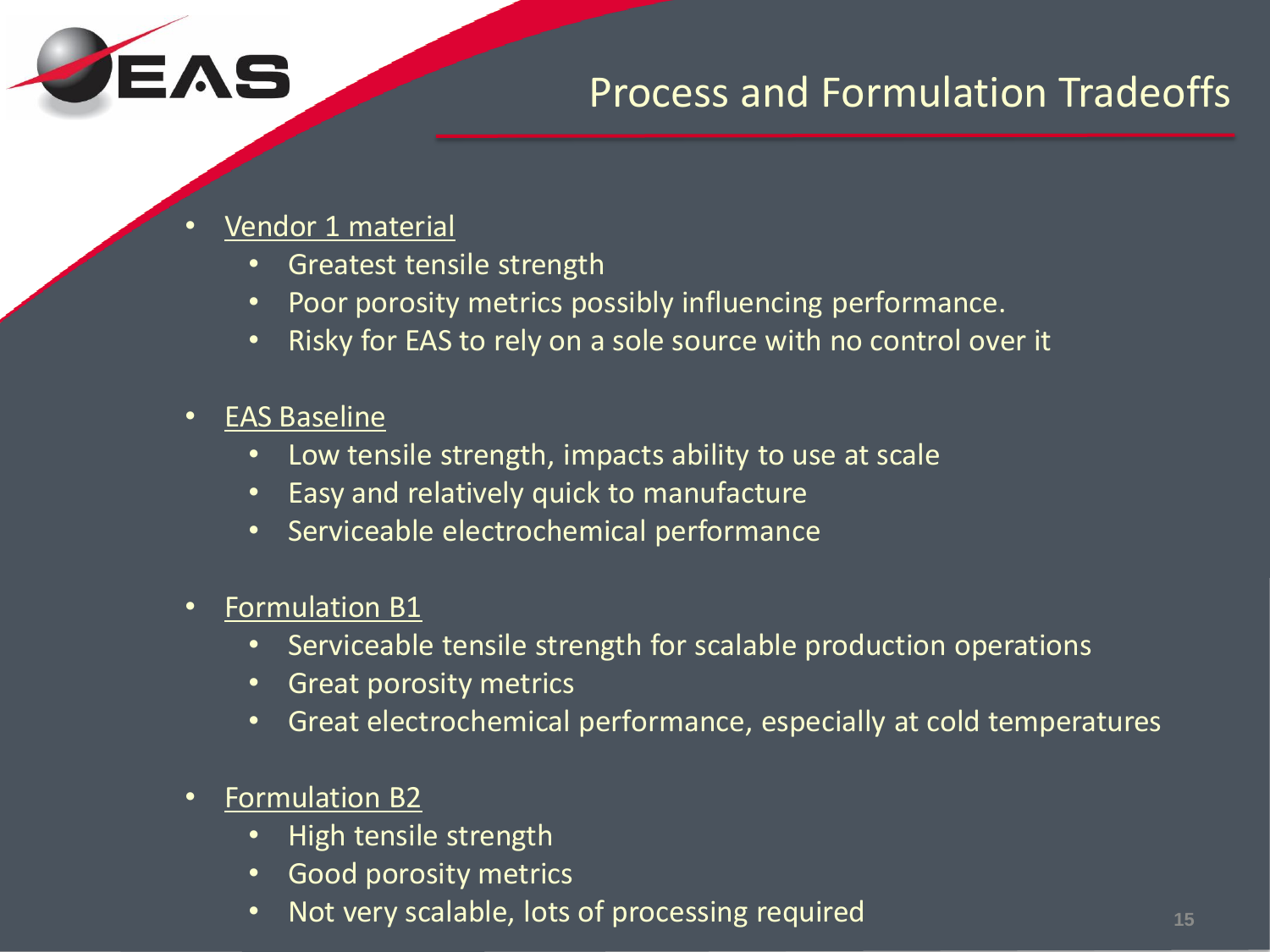

### Process and Formulation Tradeoffs